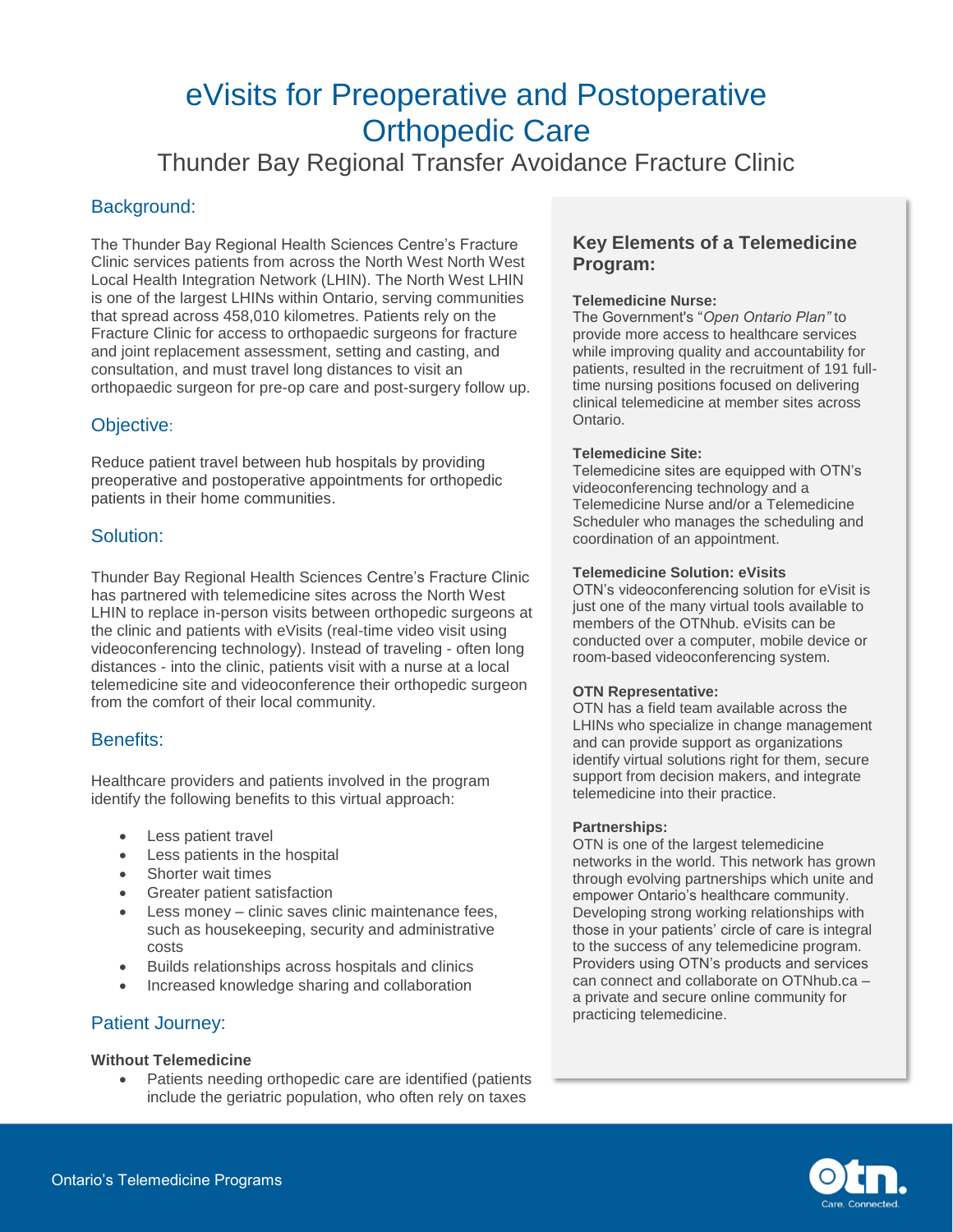# eVisits for Preoperative and Postoperative Orthopedic Care

# Thunder Bay Regional Transfer Avoidance Fracture Clinic

or ambulances to get to the clinic)

- Patients travel up to 5 hours to the Thunder Bay Regional Transfer Avoidance Fracture Clinic
- Once the patient arrives at the clinic, they have to wait even longer for their appointment due to highpatient volumes
- Patient see their orthopedic physician for as little as 15 minutes, before making the long drive home

#### **With Telemedicine**

- Patients needing orthopedic care are identified
- A local Telemedicine Nurse is notified and schedules an eVisit with the orthopedic physicians from Thunder Bay Regional Transfer Avoidance Fracture Clinic Patient visits their local telemedicine site (hospital, FHT etc..) for an eVisit
- Patient returns home in less time than it would take to travel to the clinic

### How it works:

- 1. A local Telemedicine Nurse at a host site (patient site) receives a referral that a patient needs orthopedic care through from the Thunder Bay Regional Transfer Avoidance Fracture Clinic
- 2. Thunder Bay Regional Transfer Avoidance Fracture Clinic is notified and a Telemedicine Nurse, or administrative staff, schedules an eVisit
- 3. Patient visits local telemedicine site (patient site) for eVisit
- 4. Fracture Clinic staff prompts the videoconferencing software on the clinic room's desktop computer (host site)
- 5. The physician arrives in the exam room as usual at the time of the scheduled appointment, but sees the patients through an eVisit on a laptop or desktop computer
- 6. In this case, the host site (attending physician) uses personal computer videoconferencing technology to see their patients, and the host site (patient location) uses a room-based videoconferencing system.

#### Resources:

#### **Human Resources**

No employees were hired as part of the program's implementation, however, existing staff (i.e. administrative staff and nurses) adopted greater responsibility as a result of the new model of care. Employees were trained on the telemedicine technology, including OTN's scheduling software.

#### **Technology**

[eVisits](https://otnhub.ca/patient-care/evisit-pc/) are conducted over a computer, mobile device or room-based videoconferencing system. In this case, all clinical exam rooms are equipped with a desktop computer and videoconferencing peripherals (i.e. microphone, speakers and camera), and all physicians are also signed up for the OTNhub.

#### **Training/Change Management**

OTN worked with the Fracture Clinic and regional telemedicine sites to identify the opportunity for virtual care, obtain buy-in from physicians and allied health, and implement virtual process seamlessly and securely.

#### **Financial Investments**

The clinic had planned to redesign its physical space at the same time telemedicine was being considered as a tool to enhance care delivery. The redesign incorporated telemedicine considerations. Every exam room was equipped with a desktop computer for eVisits.